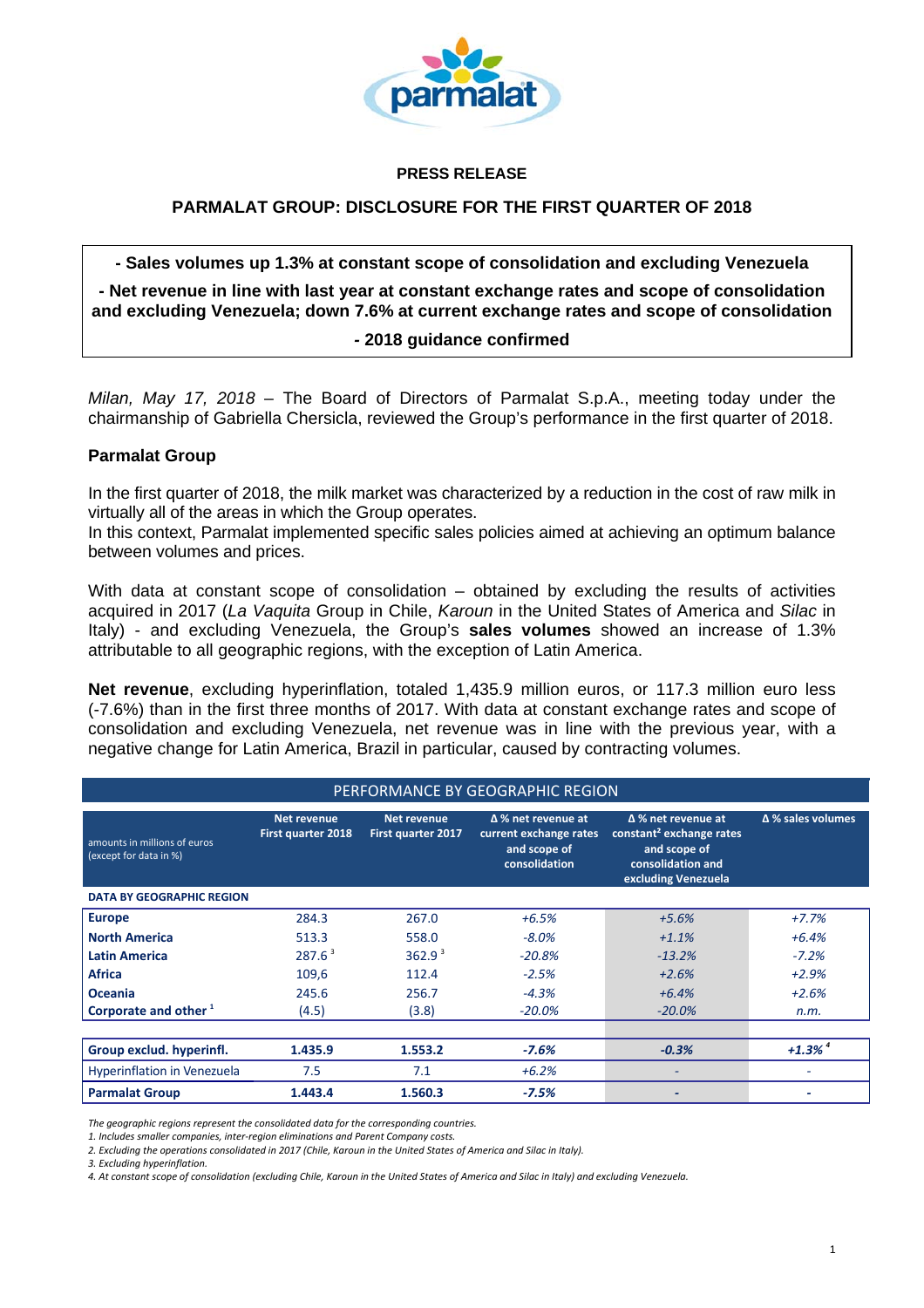

## **Europe**

In **Italy**, consumption decreased in the main categories in which Parmalat operates. In this context, the local subsidiary increased its market shares in the pasteurized and UHT milk categories, confirming its position as the top player in both segments, thanks in part to a positive performance by the *Zymil* brand. Parmalat also strengthened its leadership position in the UHT cream category with the *Chef* brand.

# **North America**

The **United States of America** witnessed a significant upturn in consumption in the cheese market in the first three months of 2018; in this context, Parmalat confirmed its leadership position in the soft ripened cheese, ricotta and chunk mozzarella segments.

On the other hand, the trend in raw material costs affected the subsidiary's performance in the powdered product segment (serum proteins, etc.).

In **Canada**, the local subsidiary reported a slight reduction of its market share in the cheese category, but held unchanged its competitive positions in the milk and yogurt categories.

In a challenging competitive context, the local subsidiary is protecting its volumes through a reduction in sales prices.

## **Latin America**

In **Brazil**, the local subsidiary retained its leadership and co-leadership positions in the UHT milk and cheese category, while pursuing efforts to reposition its product portfolio.

The area's other subsidiaries continue to face a particularly challenging context and market situation.

#### **Africa**

In **South Africa**, Parmalat confirmed its place as the top player in the flavored milk segment, growing its value market share to 52%, and maintained its competitive position in the white milk segment. The local subsidiary retained the leadership position in the cheese category and the second-place competitive position in the yogurt segment.

In **Zambia**, even though volumes improved, difficulties continued in the industrial and logistics areas.

#### **Oceania**

In **Australia**, the local subsidiary implemented a careful pricing policy, maintaining the leadership position the pasteurized milk category and holding a second-place competitive position in the UHT milk and flavored milk segments. It also confirmed its standing as the top player in the dessert market, with significant gains in market share, thanks mainly to the performance of the *Pauls* brand.

In the powdered product segment, Parmalat is responding to strong pressure consistent with the trend for raw milk.

*\* \* \* \* \**